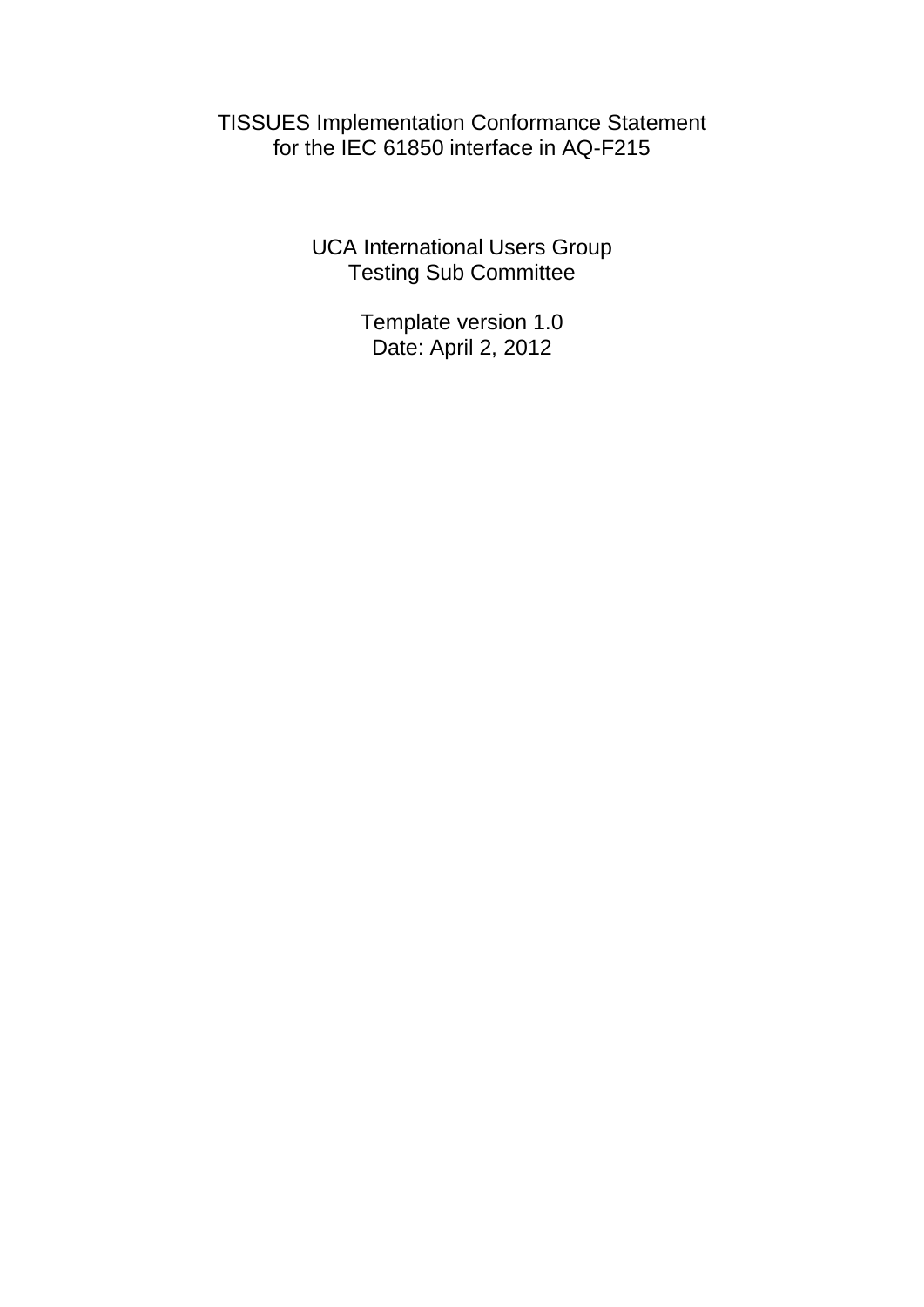### **Introduction**

This document provides a template for the tissues conformance statement. According to the UCA IUG QAP the tissue conformance statement is required to perform a conformance test and is referenced on the certificate.

This document is applicable for AQ-F215 with firmware version v1.0.3.

# **Mandatory Intop Tissues**

During the October 2006 meeting IEC TC57 working group 10 decided that:

- green Tissues with the category "IntOp" are mandatory for IEC 61850 edition 1
- Tissues with the category "Ed.2" Tissues should not be implemented.

Below table gives an overview of the implemented IntOp Tissues.

| Part    |           | <b>Tissue Description</b>                                    | Implemented          |
|---------|-----------|--------------------------------------------------------------|----------------------|
|         | <b>Nr</b> |                                                              | Y/na                 |
| $8 - 1$ | 116       | GetNameList with empty response?                             | Y                    |
|         | 165       | Improper Error Response for GetDataSetValues                 | Y                    |
|         | 183       | GetNameList error handling                                   | Υ                    |
|         |           |                                                              |                      |
| $7 - 4$ | None      |                                                              |                      |
| $7 - 3$ | 28        | Definition of APC                                            | na                   |
|         | 54        | Point def xVal, not cVal                                     | na                   |
|         | 55        | $lneut = lres$ ?                                             | na                   |
|         | 63        | mag in CDC CMV                                               | na                   |
|         | 65        | Deadband calculation of a Vector and trigger option          | na                   |
|         | 219       | operTm in ACT                                                | na                   |
|         | 270       | WYE and DEL rms values                                       | na                   |
| $7-2$   | 30        | control parameter T                                          | Υ                    |
|         | 31        | Typo                                                         | na                   |
|         | 32        | Typo in syntax                                               | na                   |
|         | 35        | <b>Typo Syntax Control time</b>                              | na                   |
|         | 36        | Syntax parameter DSet-Ref missing                            | Y                    |
|         | 37        | Syntax GOOSE "T" type                                        | Y                    |
|         | 39        | Add DstAddr to GoCB                                          | Y                    |
|         | 40        | GOOSE Message "ApplD" to "GolD"                              | Y                    |
|         | 41        | GsCB "AppID" to "GsID"                                       | Y                    |
|         | 42        | SV timestamp: "EntryTime" to "TimeStamp"                     | na                   |
|         | 43        | Control "T" semantic                                         | Y                    |
|         | 44        | AddCause - Object not sel                                    | Y                    |
|         | 45        | Missing AddCauses (neg range)                                | Y                    |
|         | 46<br>47  | Synchro check cancel                                         | na                   |
|         | 49        | "." in LD Name?                                              | na<br>$\overline{a}$ |
|         | 50        | BRCB TimeOfEntry (part of #453)<br>LNName start with number? |                      |
|         | 51        | ARRAY [0num] missing                                         | na                   |
|         | 52        | Ambiguity GOOSE SqNum                                        | na<br>Y              |
|         | 53        | Add DstAddr to GsCB, SV                                      | Y                    |
|         | 151       | Name constraint for control blocks etc.                      | Y                    |
|         | 166       | DataRef attribute in Log                                     | na                   |
|         | 185       | Logging - Integrity periode                                  | na                   |
|         | 189       | SV Format                                                    | na                   |
|         | 190       | BRCB: Entryld and TimeOfEntry (part of #453)                 |                      |
|         | 191       | BRCB: Integrity and buffering reports (part of #453)         |                      |
|         | 234       | New type CtxInt (Enums are mapped to 8 bit integer)          | na                   |
|         | 275       | Confusing statement on GI usage (part of #453)               | $\overline{a}$       |
|         | 278       | Entryld not valid for a server (part of #453)                |                      |
| Part 6  | 1         | Syntax                                                       | Ÿ                    |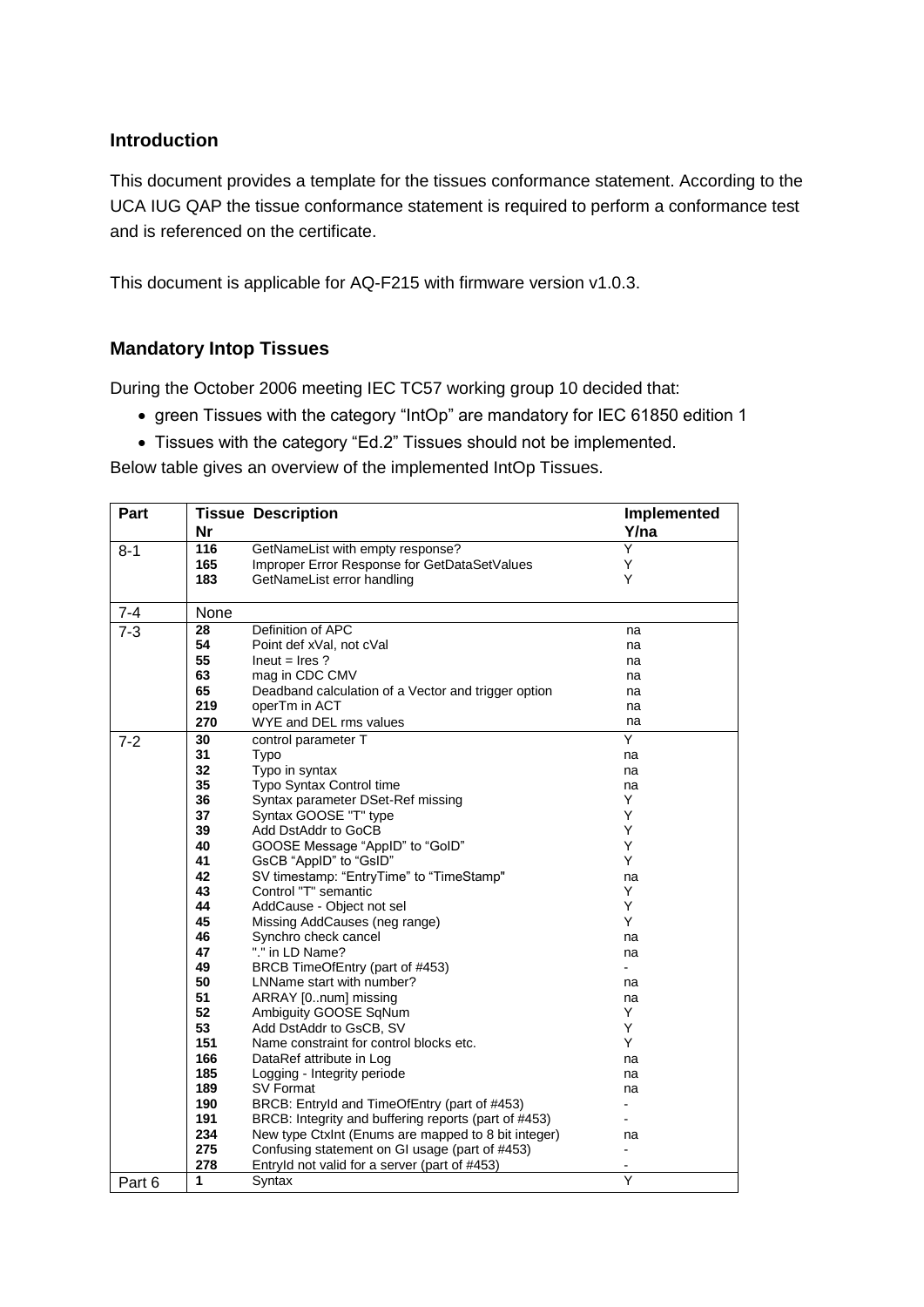| Part |     | <b>Tissue Description</b>                 | Implemented |
|------|-----|-------------------------------------------|-------------|
|      | Nr  |                                           | Y/na        |
|      | 5   | tExtensionAttributeNameEnum is restricted |             |
|      | 8   | SIUnit enumeration for W                  | na          |
|      | 10  | Base type for bitstring usage             |             |
|      | 17  | DAI/SDI elements syntax                   |             |
|      | 169 | Ordering of enum differs from 7-3         | na          |

- NOTE: Tissue 49, 190, 191, 275 and 278 are part of the optional tissue #453, all other technical tissues in the table are mandatory if applicable.
- NOTE: Editorial tissues are marked as "na".
- NOTE: Final proposal on tissue 45 is not defined yet

# **Optional IntOp Tissues**

After the approval of the server conformance test procedures version 2.2 the following IntOp tissues were added or changed. It is optional to implement these tissues.

| Part    | <b>Tissue</b> | <b>Description</b>                                   | Implemented  |
|---------|---------------|------------------------------------------------------|--------------|
|         | <b>Nr</b>     |                                                      | Y/N/na       |
| $8 - 1$ | 246           | Control negative response (SBOns) with LastApplError | $\checkmark$ |
| $8 - 1$ | 545           | Skip file directories with no files                  | na           |
| $7 - 2$ | 333           | Enabling of an incomplete GoCB                       | na           |
| $7-2$   | 453           | Combination of all reporting and logging tissues     |              |
| 6       | 245           | <b>Attribute RptId in SCL</b>                        | N            |
| 6       | 529           | Replace sev - Unknown by unknown                     | N            |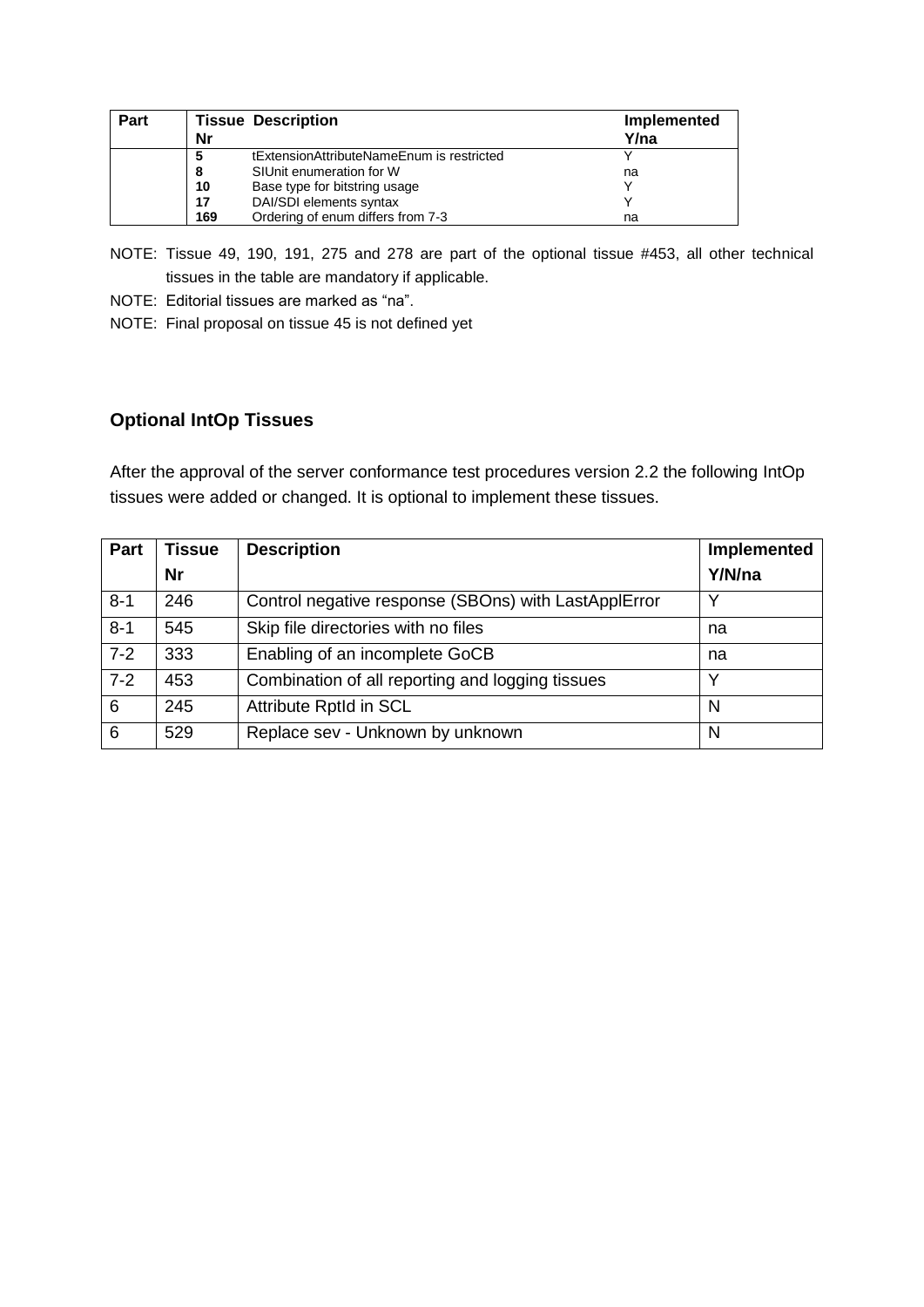# **Other Implemented Tissues**

<Complete below table of other implemented tissues, these tissues should have no impact on interoperability>

| Part $ $ |           | Tissue   Description |
|----------|-----------|----------------------|
|          | <b>Nr</b> |                      |
|          |           |                      |
|          |           |                      |
|          |           |                      |
|          |           |                      |